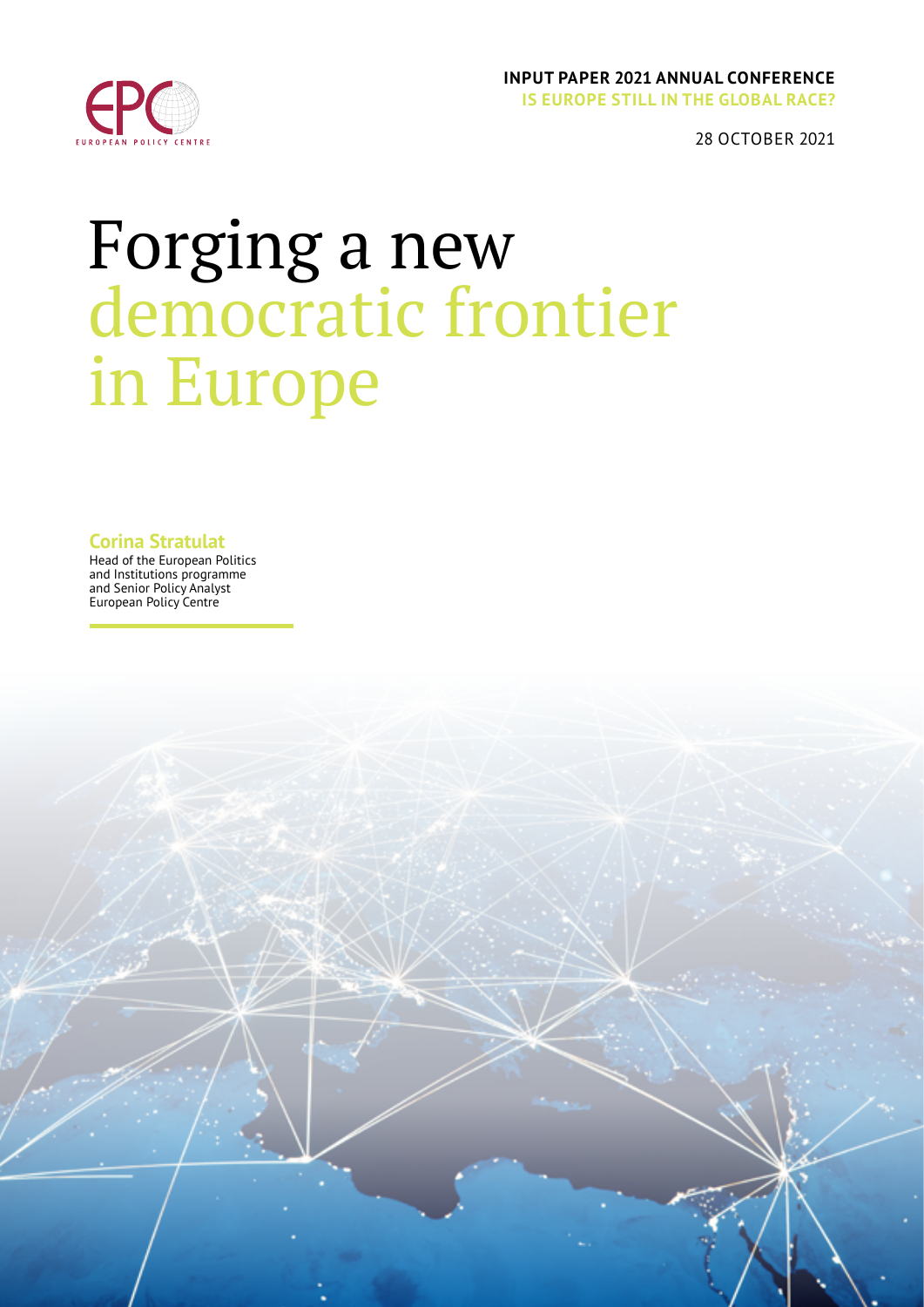# <span id="page-1-0"></span>Table of contents

| <b>Executive summary</b>                           | $\overline{3}$ |
|----------------------------------------------------|----------------|
| A cultural transition on technological steroids    | $\overline{4}$ |
| An assertive culture and representative democracy  | $\mathbf{5}$   |
| Democratic incongruence and its discontents        | 6              |
| 1) Radical populism comes into its own             | 6              |
| 2) Citizens exit the arena of traditional politics | 7              |
| The inevitable reckoning                           | 8              |
| Democracy as a blended and collective enterprise   | 10             |
| The great sifting                                  | 10             |
| A horizontal value creation model                  | 11             |
| Conclusion                                         | 12             |
| <b>Endnotes</b>                                    | 13             |

### **ABOUT THE AUTHOR**



**Corina Stratulat** is Head of the European Politics and Institutions programme at the European Policy Centre and Senior Policy Analyst.

#### **ACKNOWLEDGEMENT/DISCLAIMER**

This paper was written as part of the conversations happening around the EPC's yearly Strategic Council and 2021 Annual Conference "Is Europe still in the global race?". The conference asks the question: in the face of seemingly insurmountable challenges and a changing and unstable geopolitical landscape, can Europe hold its own, or is it destined to bring up the rear in the global race for power and influence?

The support the European Policy Centre receives for its ongoing operations, or specifically for its publications, does not constitute an endorsement of their contents, which reflect the views of the authors only. Supporters and partners cannot be held responsible for any use that may be made of the information contained therein.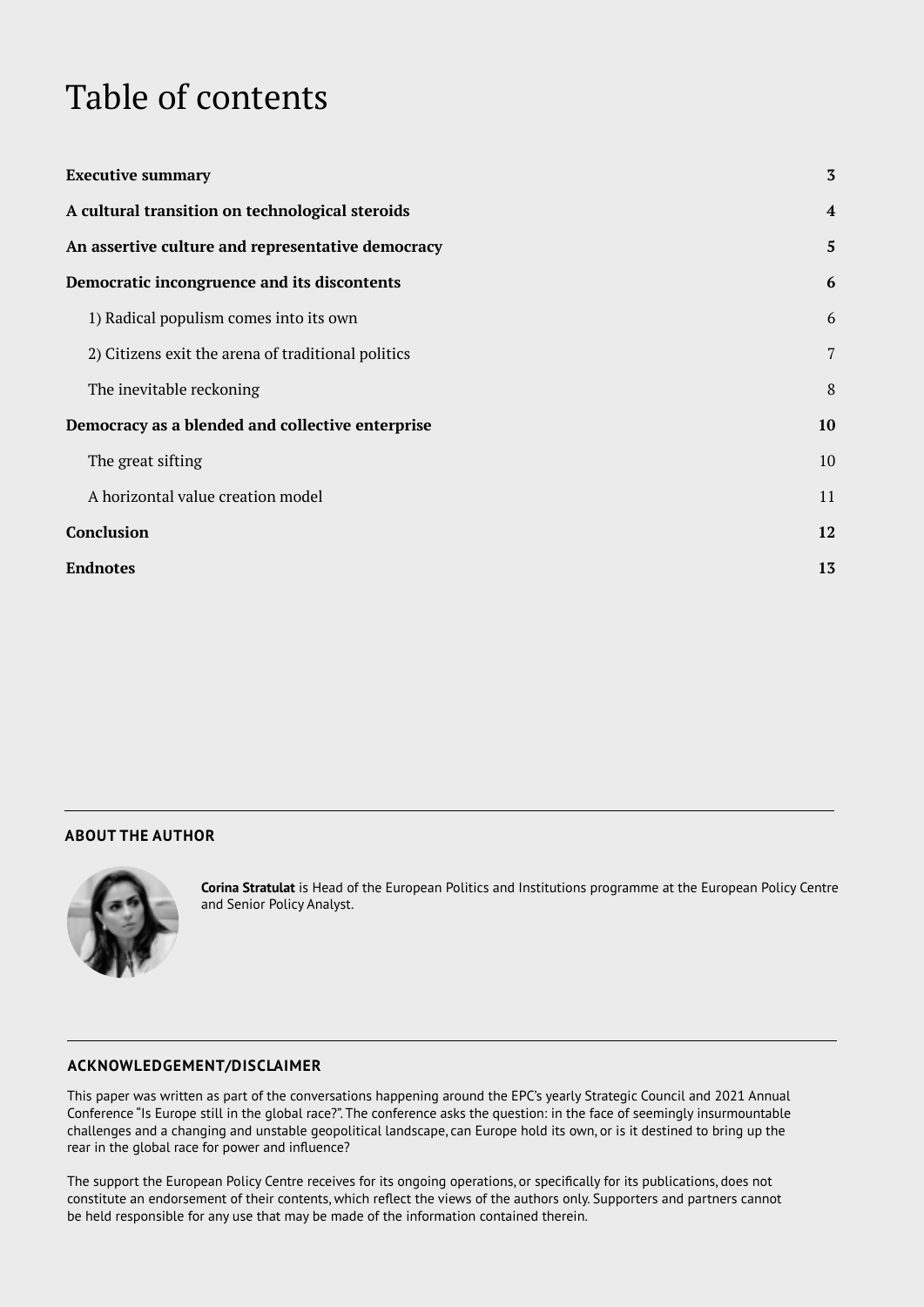### <span id="page-2-0"></span>[Executive summary](#page-1-0)

Liberal democracy in Europe and beyond is facing a steady drumbeat of warnings about decay and collapse. Soaring public disenchantment with political elites and estrangement from traditional democratic processes no longer merely represents a mood, but points to a trend. People's dissatisfaction with the functioning of their political system – on the national and EU levels – plays in the hands of radical populists who ride the waves of electoral success by doubling down on their defiance of democratic norms. In response, some mainstream parties and governments try to push back, while others copy the populists' inflammatory vocabulary and policy positions. With the emergence of regional, European and global governance structures, power is distributed among more hands and at more levels than at any other time in history, and much of it has been shared with or transferred to entities outside the national realm of politics. This leaves democratic governments, especially in EU countries, scrambling and failing to effectively address crises in line with the interests and preferences of their electorates.

This paper argues that if democratic politics in the Union and its member states is not what we might have wished for, it is also because democratic institutions and practices have not kept up with societal change. The social modernisation of the post-war period produced a new breed of assertive citizen in the West, while the technological boom at the turn of the millennium superempowered these individuals to be able to upload and globalise their activism, and thus to create impact on an unprecedented scale. The contemporary, assertive and tech-equipped European public expects more from

their national and European leaders, demands greater participation in public decision-making, and feels a greater sense of political competence. But the current democratic architecture at the national and EU level is neither able nor willing to satisfy European citizens' demands for more political participation and influence, or use technology to ease tensions with the wider public. In fact, European democracy seems out of touch with this popular reality, and the ensuing incongruence challenges it from within.

When there is a mismatch between citizens' demands and the ability and willingness of political institutions to address them, the outcome can be disorder and instability. A new democratic model – better attuned to its society's culture – is needed in the EU and the member states but it is not yet clear what it could look like. To hammer out a new democratic order, this paper suggests a dual track: sifting through the old theories and practices of government to decide what should be preserved, adapted or discarded but also innovating by harnessing the power of the many.

Empowered Europeans should be empowered further with a common political project – inventing the democratic future – and this requires experimentation and innovation. The public officeholder of the future in the EU and national arena of politics should become a hub of connectivity for communities and individuals working together to identify and solve problems, shape decisions, and produce change. By daring to stake out a new democratic frontier, Europe could show the way for democratic polities around the world.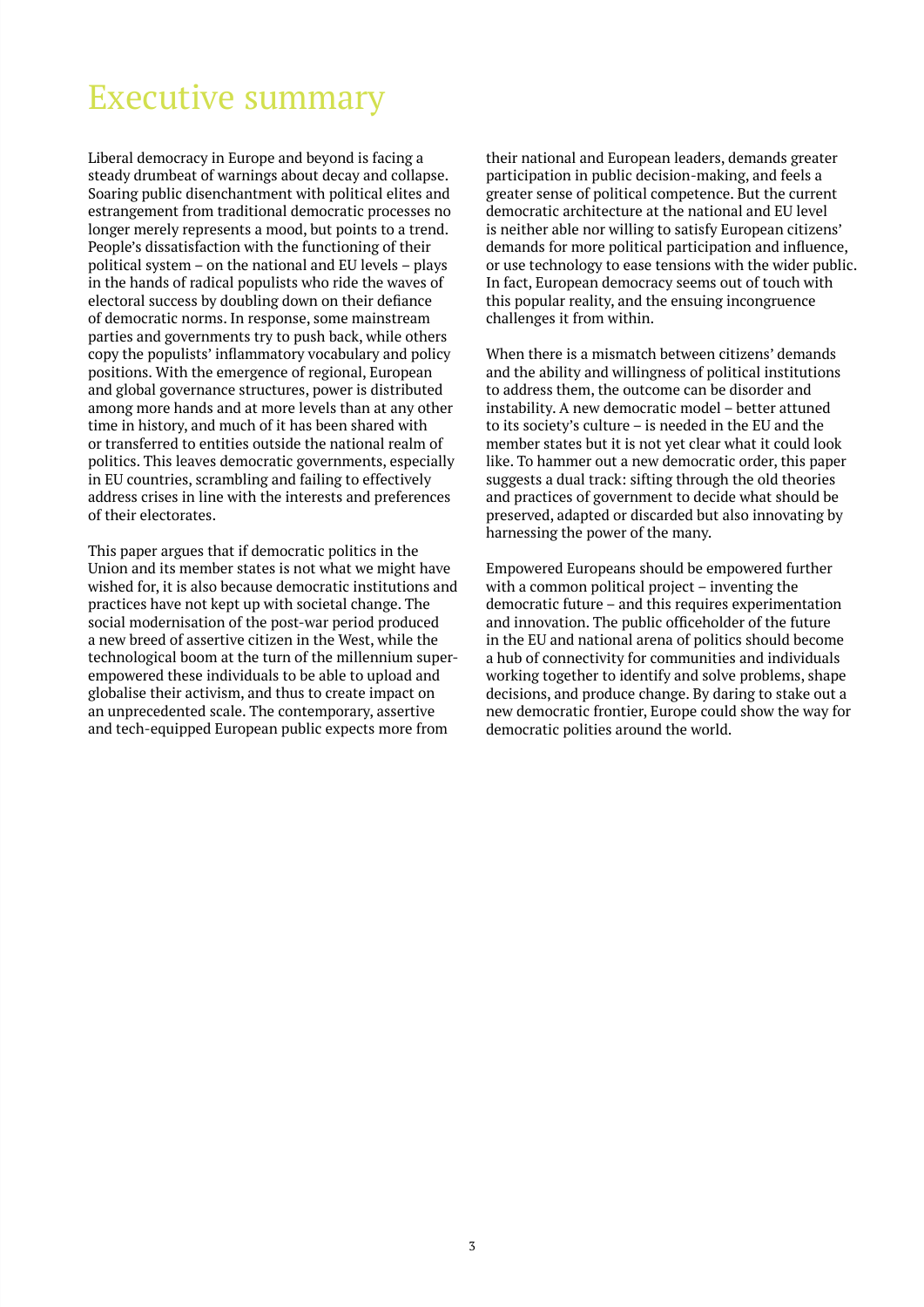# <span id="page-3-0"></span>A cultural transition on technological steroids

As Thomas L. Friedman argues<sup>1</sup>, around the year 2000, it suddenly became possible for people on different continents to communicate, cooperate and compete with each other, fostering global integration in ways they had never dreamt of before. Globalisation was initially set in motion by countries (in the  $15<sup>th</sup>$  to  $19<sup>th</sup>$  centuries) and then driven forward by multinational companies (in the  $19<sup>th</sup>$  to  $20<sup>th</sup>$  centuries). At the cusp of the millennium, Friedman contends, *individuals* became the key agents of change.2

He explains that the power of people to go global as individuals was unleashed by the fortuitous convergence of the personal computer – which allowed people to author their own digital content – with the fibre-optic cable – which brought information to people's fingertips at speed light for next to nothing – and the rise of workflow software – which enabled people to collaborate from any distance or place.<sup>3</sup> Access to these tools permitted more people than ever, that is, "individuals, groups, companies, and universities anywhere in the world to collaborate – for the purpose of innovation, production, education, research, entertainment, and, alas, war-making"4 – and thus to create impact by themselves on a potentially global scale.

But while this tipping point was reached by 2000 thanks to unprecedented breakthroughs in technology, the empowerment of individuals had been in the making since the end of the World War II. Industrialisation, urbanisation, the emergence of the welfare state, and mass literacy are the kind of developments that helped to produce unparalleled economic and physical security in the post-war period, especially in Western Europe, North America, Japan, and Australia.<sup>5</sup> From 1970s onwards, Ronald F. Inglehart<sup>6</sup> (later joined by other scientists) theorised and demonstrated in various seminal works that the post-1945 large-scale improvement in living conditions, the spread of formal education and, in time, the public's increasing exposure to new forms of mass media (like the television) transformed the culture of advanced industrial societies.

He revealed that **the forces of social modernisation in the decades following World War II reshaped the values and worldviews of the Western public**. People's basic value priorities, especially among young cohorts, shifted away from traditional values of order, discipline, and security and towards greater emphasis on freedom of choice, individual autonomy, and equality of opportunity. Such orientations, whether labelled "postmaterialist", "self-expressive" or "emancipative", made individuals, including in Europe, more open-minded, more focused on self-actualisation and more assertive about claiming control over their lives than ever before.

In a recent extension of Inglehart's research, Paul R. Abramson<sup>7</sup> showed that Europeans have continued to become steadily more post-materialist in their value orientations and that the generational patterns that Inglehart initially described in the mid-1970s have endured to the present. Neil Nevitte<sup>8</sup> also confirmed in 2013 that there has been an ongoing change, as depicted by Inglehart and others, from obedience to authority towards more individual autonomy in how people connect to each other in family, work, and politics.

So, when ground-breaking innovations in information and communications technologies (ICT) came about at the turn of the millennium, they found wide segments of the population in the West ready and eager to 'plug in and play'. These people had the necessary skills and resources to take advantage of these new tools. Moreover, the arrival of the personal computer and the internet catered to the need for self-expression in these segments of the population, acting as a formidable stimulant. Little surprise, then, that ICT usage and software upgrading started to grow simultaneously and exponentially, reinforcing each other at an accelerating pace.<sup>9</sup> Assertive tools came to increasingly assertive publics and effectively turbocharged the cultural transition.

**When ground-breaking innovations in information and communications technologies (ICT) came about at the turn of the millennium, they found wide segments of the population in the West ready and eager to 'plug in and play'.**

Clearly, not everyone is already online, uploading, downloading or collaborating.<sup>10</sup> And despite constant progress in raising life expectancy, literacy rates and income levels worldwide, much work remains to be done.<sup>11</sup> According to Our World in Data, in richer countries, including the EU, more than two thirds of the population are online. Usage rates are much lower in the developing world, but they are increasing. The same source reports that the number of internet users has grown worldwide from only 413 million in 2000 to over 3.4 billion in 2016. With 27,000 new users getting online for the first time every single hour, the global trend points to an exponential growth. The forces of social modernisation and global communication seem to continue to touch more people all the time. Then again, while this ongoing cultural change on technological steroids might be flying high, it is still anyone's guess where it will land.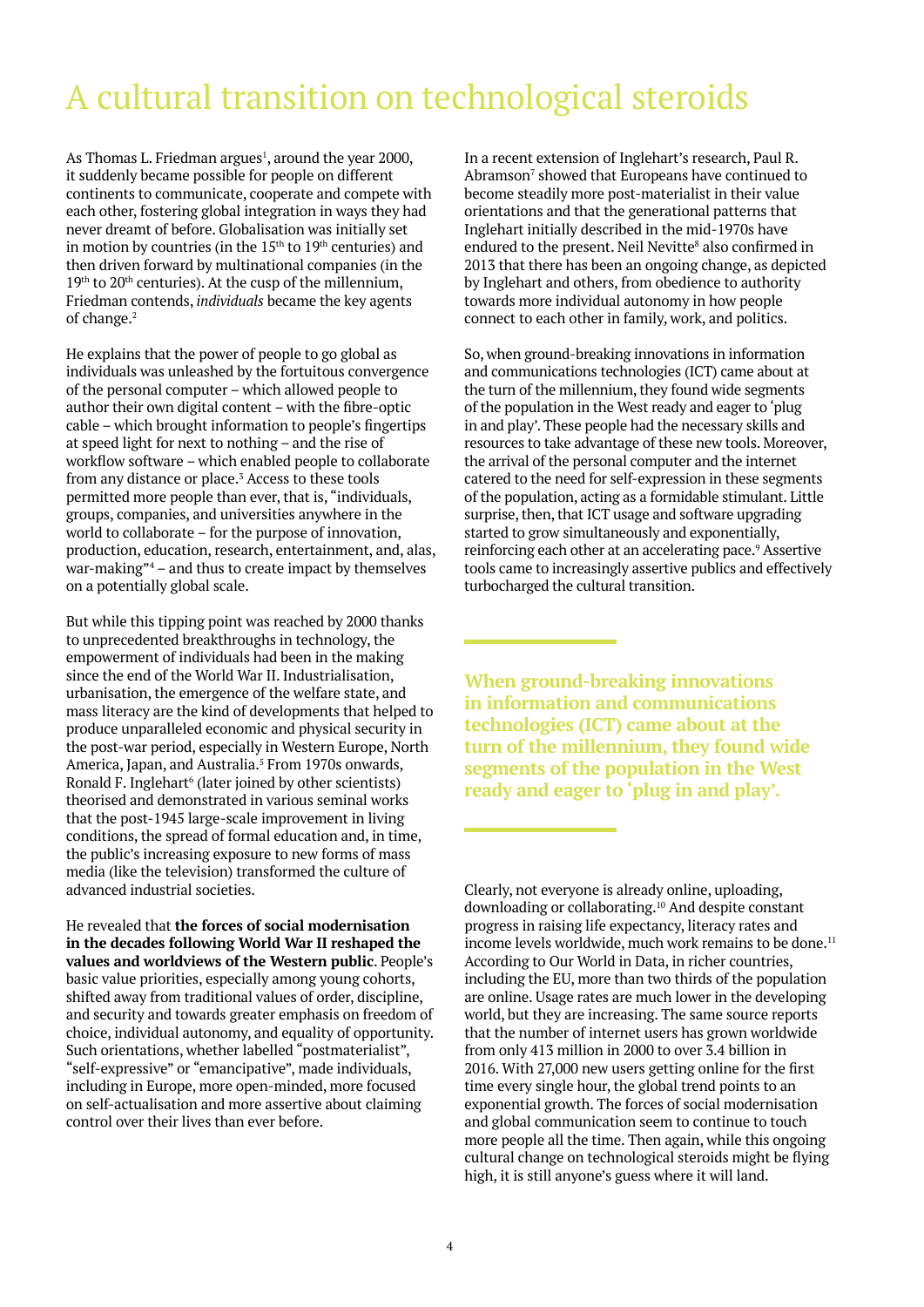### An assertive culture and representative democracy

The challenge posed by these transformations to liberal, representative democracies – in Europe and beyond – has been especially wrenching. Changing social values have carried over to political orientations across the West, increasing people's cognitive mobilisation $12$  – that is, their political skills and sophistication to process information and make their own decisions. "Even though postmaterialists are a minority even in the most postmaterialistic societies, they are a politically active and politically skilled minority."13

The growth of this active postmaterialist minority has eroded the traditional bases of party alignments by contributing to a decline in class-based voting14 and has transformed the traditional Left-Right continuum that had defined Western politics since the mass enfranchisement era. New social issues such as environmentalism and gender equality entered the political agenda, leading to demands for more radical policy changes but also to increased social movement activism.15

The shift towards postmaterialism has also had a significant influence on the rise of dissatisfied democrats, who combine a deep normative commitment to democratic ideals with more critical assessments of the performance of political elites and the political process.16 In mature post-industrial societies, including those of Europe, assertive citizens even feel a greater sense of political competence and believe that they know and can do better than their leaders.<sup>17</sup> Such perceptions can fuel demands for direct political participation in decisionmaking and generate political pressure for democratic innovation. However, they can also call into question the need for mediation, and, as such, the legitimacy of representative institutions.

revolution helps assertive citizens mobilise or join others online or offline to collectively voice their indignation and demand change. And just like that, "[t]oday, it is the person with the smartphone in one hand and the blank ballot in the other that [best] symbolises our democratic condition."19

Such patterns are most evident in established democracies, in Europe and beyond, but they are also emerging in political cultures of developing countries in which living conditions are rapidly improving.<sup>20</sup> Wherever present, they hold the potential to transform the content and style of democratic governance.

The empowerment of people is a legitimising virtue for democracy and can allow the public to nudge the political system towards correction and improvement in democratic standards. $21$  But demanding democrats can also be a potential source of trouble, eroding governments' effectiveness and subverting the established order.<sup>22</sup>

**Governments of European democratic states have to be able to resolve broad popular demands for more participation and influence in decision-making. And in doing so, they also have to figure out how ubiquitous and powerful digital technologies can help – or make it more difficult – to ease tensions with the wider public.**

**The development of new values with an overall emancipatory impetus and progressing social modernisation in the West have stimulated expressive and contentious political action.**

Scholars have argued that a stable regime requires institutions to be congruent with the culture of the society.23 In contemporary times, this means that governments of European democratic states have to be able to resolve broad popular demands for more participation and influence in decision-making. And in doing so, they also have to figure out how ubiquitous and powerful digital technologies can help – or make it more difficult – to ease tensions with the wider public. Are European democratic systems at the national and the EU level up to the task?

Moreover, the development of new values with an overall emancipatory impetus and progressing social modernisation in the West have stimulated expressive and contentious political action.18 The participatory revolution experienced especially by advanced democracies over the past four decades, in which the forms and levels of non-violent protest have expanded, is an inherently elite-challenging activity. The digital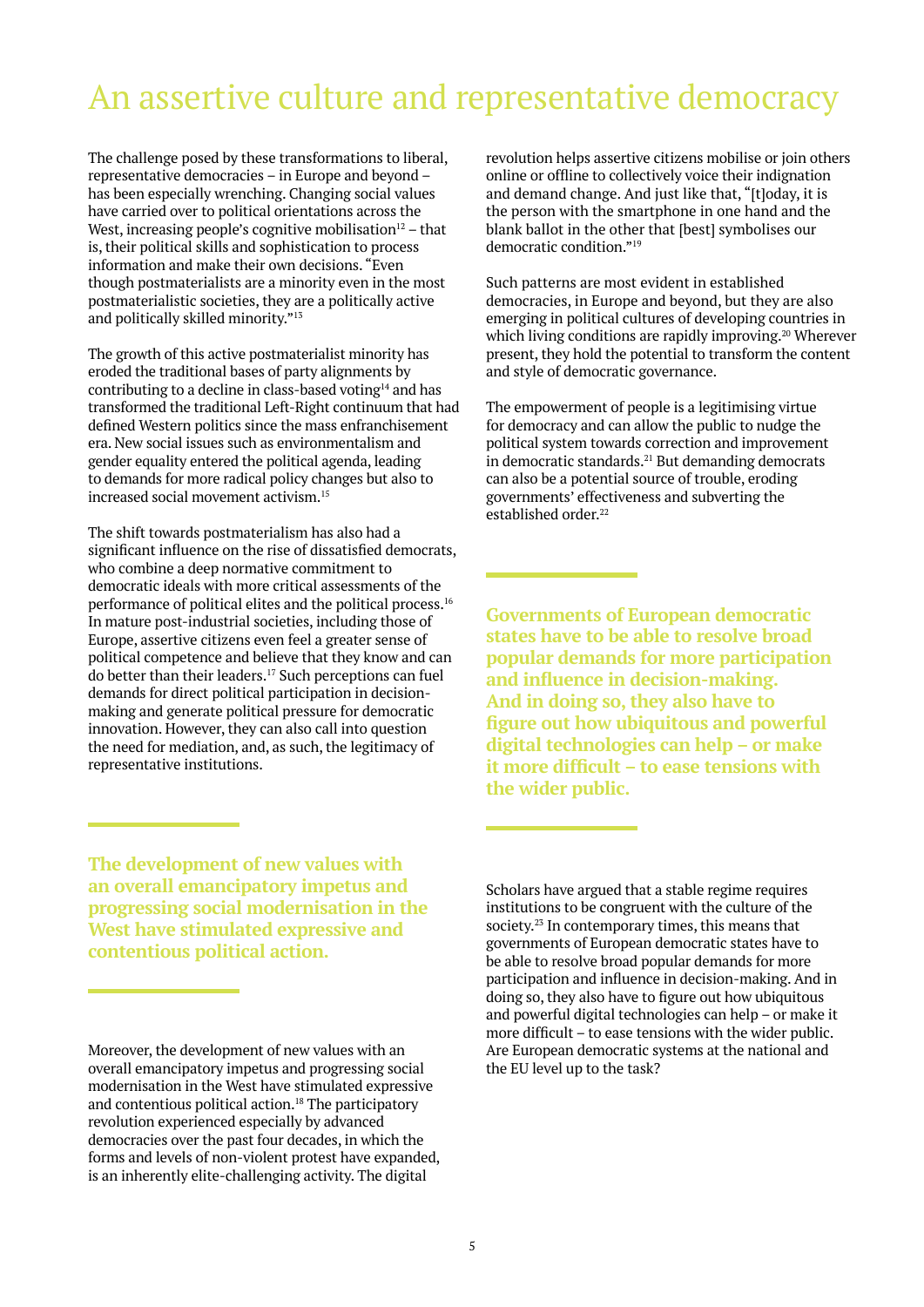### Democratic incongruence and its discontents

**If judged in terms of people's satisfaction with their political systems, democratic polities everywhere do not seem to be coping very well with the rise of the**  assertive citizen. In 2008, Hans-Dieter Klingemann<sup>24</sup> found that about half of the adult populations in 43 European democracies negatively evaluated the performance of their democratic regimes. The study also revealed that in long-standing Western democracies, the proportion of citizens that value democracy as an ideal is higher and the level of negative performance evaluation is lower than in the newer Eastern European democracies. However, compared to 1999, the proportion of dissatisfied citizens has fallen by eight percentage points in the new democracies (43 to 35%) and increased fourteen points in the West (28 to 48%).

These findings mirror global trends. A 2020 opinion poll conducted by Pew Research Centre suggests that around the world people are more dissatisfied (52%) than satisfied (44%) with how democracy works in their country.25 The reveals that discontent is still common even in some of the most established European democracies, including the UK (69%) and France (58%). Greece – the cradle of democracy – stands out with the highest share (74%) of dissatisfied citizens among all 34 countries surveyed.

**Critical evaluations of the functioning of democracy in Europe (and beyond) are linked to growing popular beliefs that national political establishments are dishonest, self-serving, and unresponsive to the opinions or interests of ordinary citizens.**

Critical evaluations of the functioning of democracy in Europe (and beyond) are linked to growing popular beliefs that national political establishments are dishonest, selfserving, and unresponsive to the opinions or interests of ordinary citizens.26 A remarkable 69% of Europeans, on average, expressed this view in a 2020 Pew Research survey.27 But public trust in the government and political institutions has been in free fall since the late 1960s and early 1970s, $28$  with political parties – otherwise key markers of modern democratic government – being held in the lowest regard.29 According to the winter 2020-2021 Standard Eurobarometer, 60% of Europeans distrust their national parliaments and governments, compared to 43% who "tend not to trust" the EU.<sup>30</sup>

Existing indicators are not specific enough to denote what this confidence gap between "critical citizens"<sup>31</sup> and their institutions implies for the general framework of representative democracy. Does it signal a desire or need to change central parts of the institutional setup? Reform input or output processes? Does it go beyond that? It is not yet clear what this picture means for the future of democracy. However, what is obvious at present is that this gap seems to be turning into an ever-widening void in European democracies, which breeds (1) popular support for radical political options and (2) indifference towards traditional politics.

### **1) RADICAL POPULISM COMES INTO ITS OWN**

Since the start of the  $21<sup>st</sup>$  century, radical right parties have gained ground worldwide. In the EU too, both in national and European elections, the average share of the vote for populist parties of various stripes and persuasions has more than doubled since the  $1960s$ ,  $32$ with many winning support on a par with the biggest players in their country or outright dominating the electoral arena.<sup>33</sup> Also, during the same period, their share of seats has tripled, making them more relevant for government formation, by themselves,<sup>34</sup> in coalition with non-far-right parties<sup>35</sup> or backing minority governments.<sup>36</sup>

But how can this trend be squared with Inglehart's cultural shift towards social tolerance of diverse lifestyles, religions, cultures, international cooperation, democratic governance, and protection of fundamental freedoms and human rights? The literature suggests that **the spread of such progressive values has also triggered a cultural backlash among people who feel threatened by this development**. 37 This is particularly the case among less educated and older white men, who become resentful of the erosion of their predominance and privilege, and more receptive to populists' defense of traditional values, rejection of outsiders, and endorsement of old-fashioned gender roles.

Research<sup>38</sup> confirms that **endorsement of populist options is largely connected to ideological appeals to traditional values which tend to be concentrated among the older generation, men, less educated, religious, and ethnic majorities**. The age gap was sharply evident in the autopsy of the Brexit vote, with the elderly casting ballots to leave while the younger generation opting to remain (but saw its hopes of educational and job opportunities in Europe dashed).<sup>39</sup> The fact that the generational gap is growing in Western societies means then that the salience of the cultural cleavage in party politics is likely to widen in the future, sustaining opportunities for populist leaders on the ideological Left and Right to mobilise electoral support and challenge the legitimacy of liberal democracy.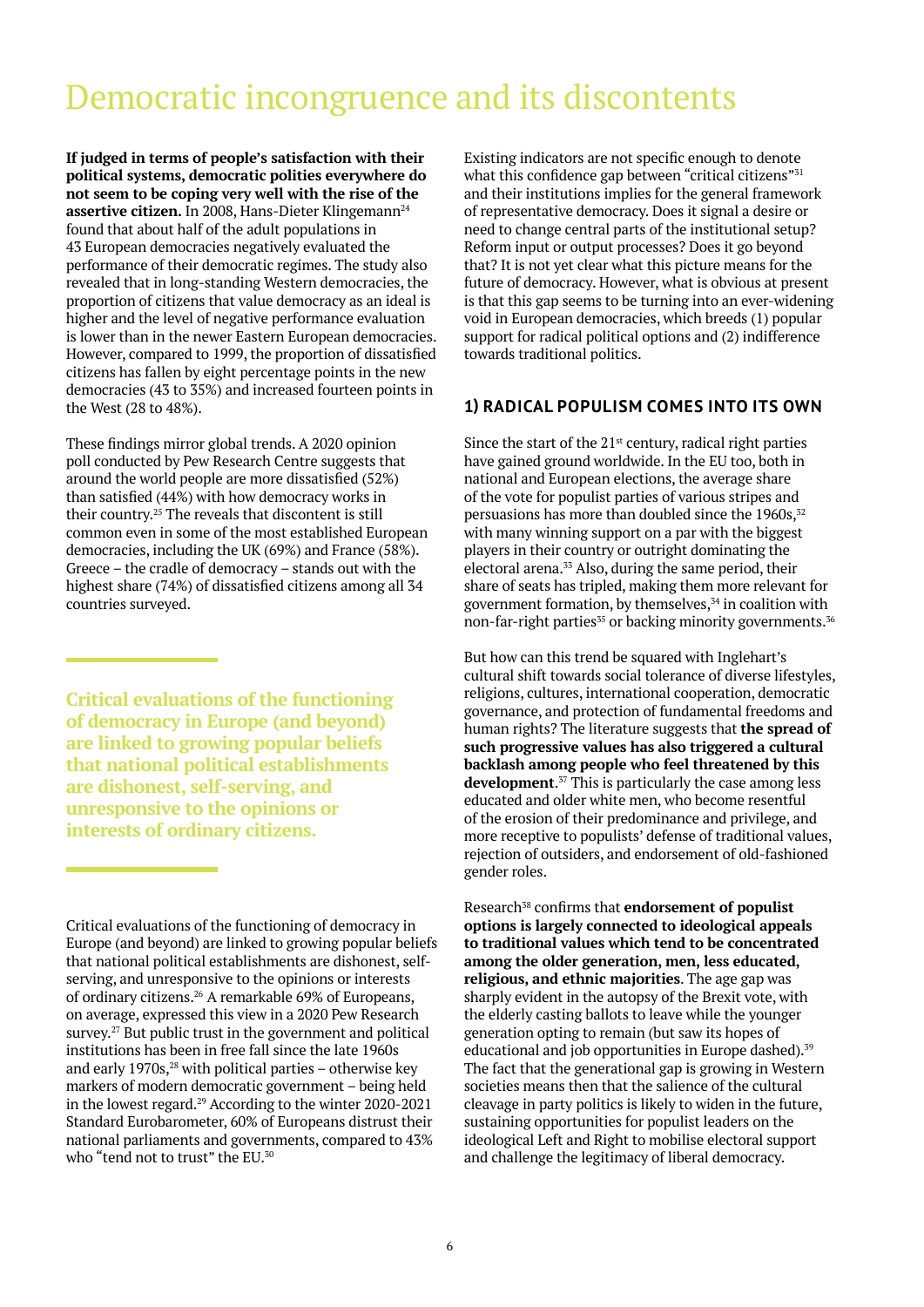From this perspective, as Eric Kaufmann argues, "[d]emography and culture, not economic and political developments, hold the key to understanding the populist movement."40 This is not to conceal or underestimate economic anxiety. At the heart of the fears animating citizens, media coverage or the populists' campaign trails are actual issues, like economic and social inequality,<sup>41</sup> the loss of future perspective, especially among the younger generations, and some of the challenges of multiculturalism and immigration. But it does suggest that economic justifications for the ascendancy of populist parties have limited explanatory power.<sup>42</sup>

The analytical distinction drawn between economic inequality and cultural backlash theories may also be somewhat artificial. Interactive processes may well link these factors, for example, when structural changes in the workforce and social trends in globalised markets heighten economic insecurity.<sup>43</sup> It then becomes more a question of relative emphasis rather than either/or. This also relates to the observation that significant parts of populations around the world support important aspects of the populist set of ideas at all times and that these attitudes remain dormant until specific circumstances (like the socioeconomic or socio-political context) favour their development or manifestation by expanding the perception of a threat to a society.44

**The 'poly-crisis' of the past decades has acted as such a catalyst for populist attitudes among the voters, clearly benefitting radical right parties.**

This could explain why the 'poly-crisis'45 of the past decades has acted as such a catalyst for populist attitudes among the voters, clearly benefitting radical right parties. As Mudde explains: "The perfect storm emerged in 2015. You had the refugee crisis, which went together with nativism. The terrorist attacks, which go together with authoritarianism. And the European crisis goes together with populism. This is absolutely the perfect storm for these parties; all the three features at the core of their ideology are triggered."46 Exploiting such circumstances, radicals challenge the political class and pledge to vindicate people's sense of disappointment with their governments' crisis management. They spoon-feed voters bitterness about European integration, immigration, crime, corruption, and other alleged culprits blamed for national decline.

**The radicals' anti-liberal discourse and style is certainly toxic for democracy, but their real danger is in 'defining deviancy down' – making previously stigmatised conduct acceptable.**<sup>47</sup> This happens when, in response to radical parties, "unloved elites" start

treading "a careful line between red-meat populism and mainstream respectability."48 Because of the uncritical response of some of the political mainstream – that is, media and traditional parties – which increasingly borrows populist arguments and policy positions, <sup>49</sup> what was previously seen as abnormal and unacceptable behaviour becomes the standard. This is how the epidemic of norm-breaking takes off.

A contagious authoritarian reflex of governments – including those elected in free, albeit not always fair, elections – has been reflected in a steep global decline of liberal democracy over the past 10 years. The 2021 Democracy Report argues that while the world remains more democratic today than it was in the 1970s or 1980s, "the level of democracy enjoyed by the average global citizen in 2020 is down to levels last found around 1990."50 The 2020 Democracy Index reveals that, in Europe, Nordic countries like Norway, Finland and Denmark still top world rankings as best performers. However, it notes that no democracy in Western and Eastern Europe (or North America) has advanced during the past decade. Rather, several countries, including Hungary, Poland, and Slovenia have declined substantially as a result of repeated government-led attacks on the judiciary, media, and civil society.<sup>51</sup>

#### **2) CITIZENS EXIT THE ARENA OF TRADITIONAL POLITICS**

But the widening rift between citizens and political elites/ institutions is not only encouraging citizens to vote for populist challengers. It also discourages them from engaging in the sort of conventional politics that has long been seen as necessary to endorse democracy and ensure democratic legitimacy. It is by now well-documented that dissatisfied citizens vote in fewer numbers and with a weaker sense of partisan consistency, and are increasingly averse to committing themselves to political parties or other traditional institutions (such as trade unions), whether in terms of identification or membership.<sup>52</sup>

This disengagement is largely fuelled by a general popular perception that the political system is unresponsive. And here is the paradox: despite having more rights, better education, greater access to information, and the ability to easily organise themselves in order to resist state authority, demand political participation and deliberate issues, people *feel* that their voice does not really matter anymore in the governing of their country. The frustration of the empowered can be seen as a sign of democratic incongruence between citizens and institutions and its growing prevalence throws into question the sustainability of the current democratic model.

People's perception is not entirely misguided. In part because of the sheer complexity of issues in a vastly interconnected and globalised world, but also as a result of a gradual shift in decision-making competences to political bodies outside the domestic political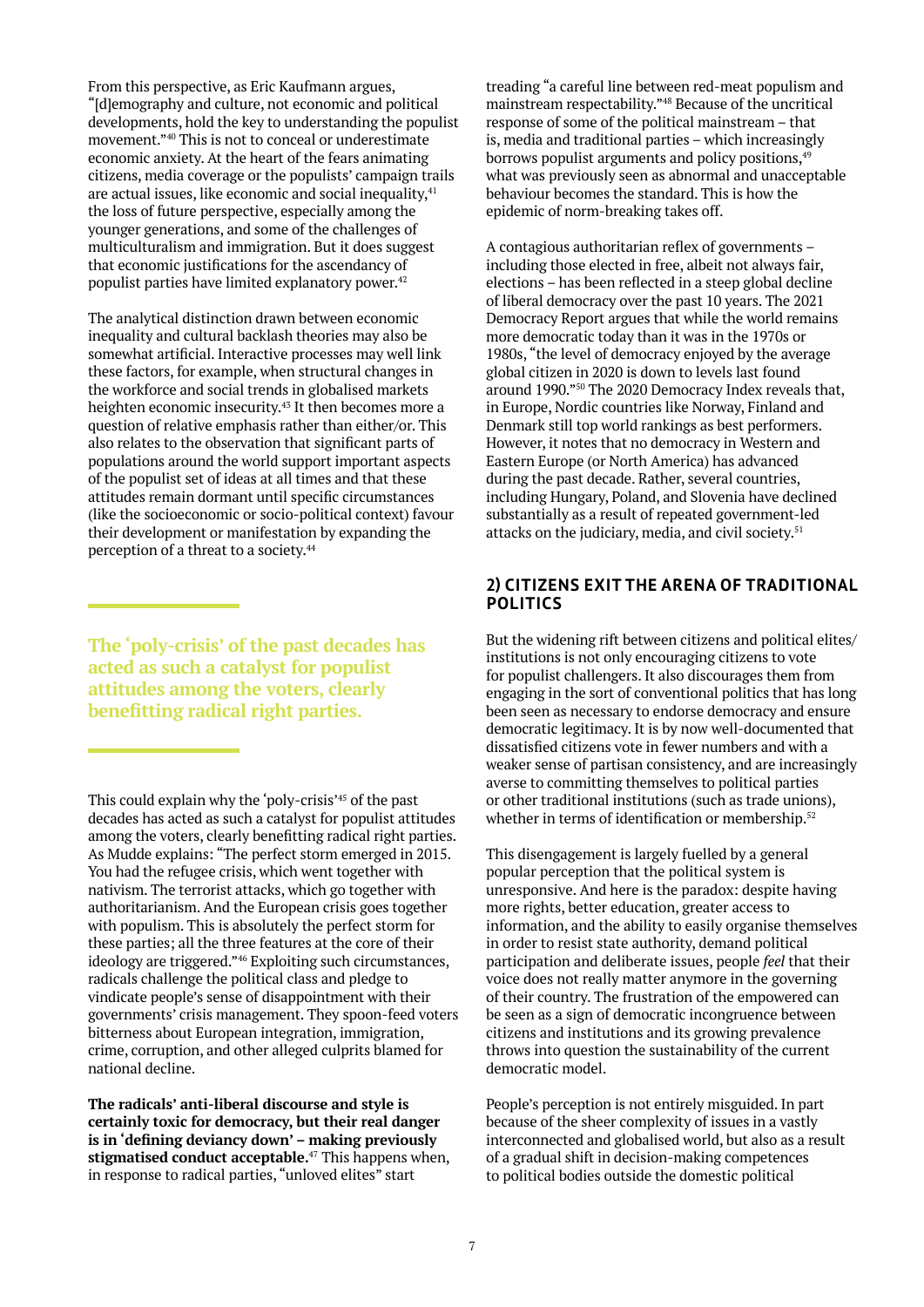sphere (notably at the EU level), European democratic governments increasingly find themselves in the situation of having to implement mandates given to them by the likes of the European Commission, the European Central Bank or the International Monetary Fund rather than by citizens.53 As a result, voters feel less powerful in their national political contexts. But they also feel less powerful in the complex and more distant arena of European politics. This feeling of disempowerment is in fact a key commonality of the democratic crisis both in the member states and the EU, even if the scale, scope or saliency of the problem can vary across countries and tiers of governance.

**This feeling of disempowerment is in fact a key commonality of the democratic crisis both in the member states and the EU, even if the scale, scope or saliency of the problem can vary across countries and tiers of governance.**

A 2021 European Parliament Youth Survey<sup>54</sup> reveals that a majority of respondents do not feel that they have much, or any, say over decisions, laws or policies affecting them. This perception increases as the sphere of governance becomes more distant: 53% feel they do not have influence over decision-making in their local political arena but as much as 70% hold this belief for matters agreed on the EU level.

Yet, **popular withdrawal from traditional political process does not mean that people are abandoning democratic politics**. In fact, the past decades have also seen growing public re-engagement via new participatory channels, both online and offline (like petitions, boycotts, demonstrations, or single-issue movements).<sup>55</sup>

The first European Quality of Life Survey by Eurofound<sup>56</sup> found that over 95% of Europeans participate in one way or another in civil life (such as in voluntary and/or informal organisations), and the COVID-19 pandemic only helped to boost their engagement.57 The 2021 Youth Survey mentioned above also shows that almost nine in ten (87%) respondents engage in at least one political or civic activity. While voting is the top response (46%), it is followed closely by other, more direct forms of action, including creating or signing a petition (42%), posting opinions on social media about a political or social issue (26%), boycotting or buying certain products on political, ethical or environmental grounds (25%), and participating in protests and demonstrations (24%).

This suggests that citizens are looking for novel ways and more effective means to have their opinions heard

and counted in decision-making.<sup>58</sup> Democratic polities, including the European Union, are therefore increasingly under pressure to evolve in order to better accommodate civic dialogue and public involvement in political affairs.

#### **THE INEVITABLE RECKONING**

Seen from this perspective, the scope and level of modern European democratic politics has not kept pace with the scope and level of cultural and technological developments over the past decades. This mismatch between society and its political infrastructure is destabilising for both individuals and the system as a whole. Ignoring this incongruence does not make it go away. If anything, it increases the pressure on the existing democratic model.

**This mismatch between society and its political infrastructure is destabilising for both individuals and the system as a whole.**

So what can done? Is there a silver bullet or a few-bulletpoints solution? The diagnosis seems clearer than the prescription and this paper is only able to propose a general approach and some general principles that might help in the process of developing a solid answer at some point in the future.

As a general approach, this paper advocates facing up to the democratic crisis. This is not equivalent to throwing out the rulebook that has served us well for a long time. Questioning whether European polities still have appropriate means to translate democratic goals into practice is not about contesting liberal democratic principles and values.

A 'self-cure' is also not synonymous with reversing globalisation, technological advancement or European integration. Such attempts are futile and can come at great costs to human development.

It does not mean engaging in small tinkering and damage control either – "muddling through"59 like in all recent crises – and calling it a job done. As experience has shown, sticking plaster solutions to structural problems make the next (migration, financial or political) crisis both more likely and possibly more disruptive.

The lesson from European history is clear: "societies cannot overcome their problems unless and until they are squared in the face."<sup>60</sup> The answer, therefore, lies in undertaking some potentially uncomfortable soulsearching<sup>61</sup> to establish what in the theory and practice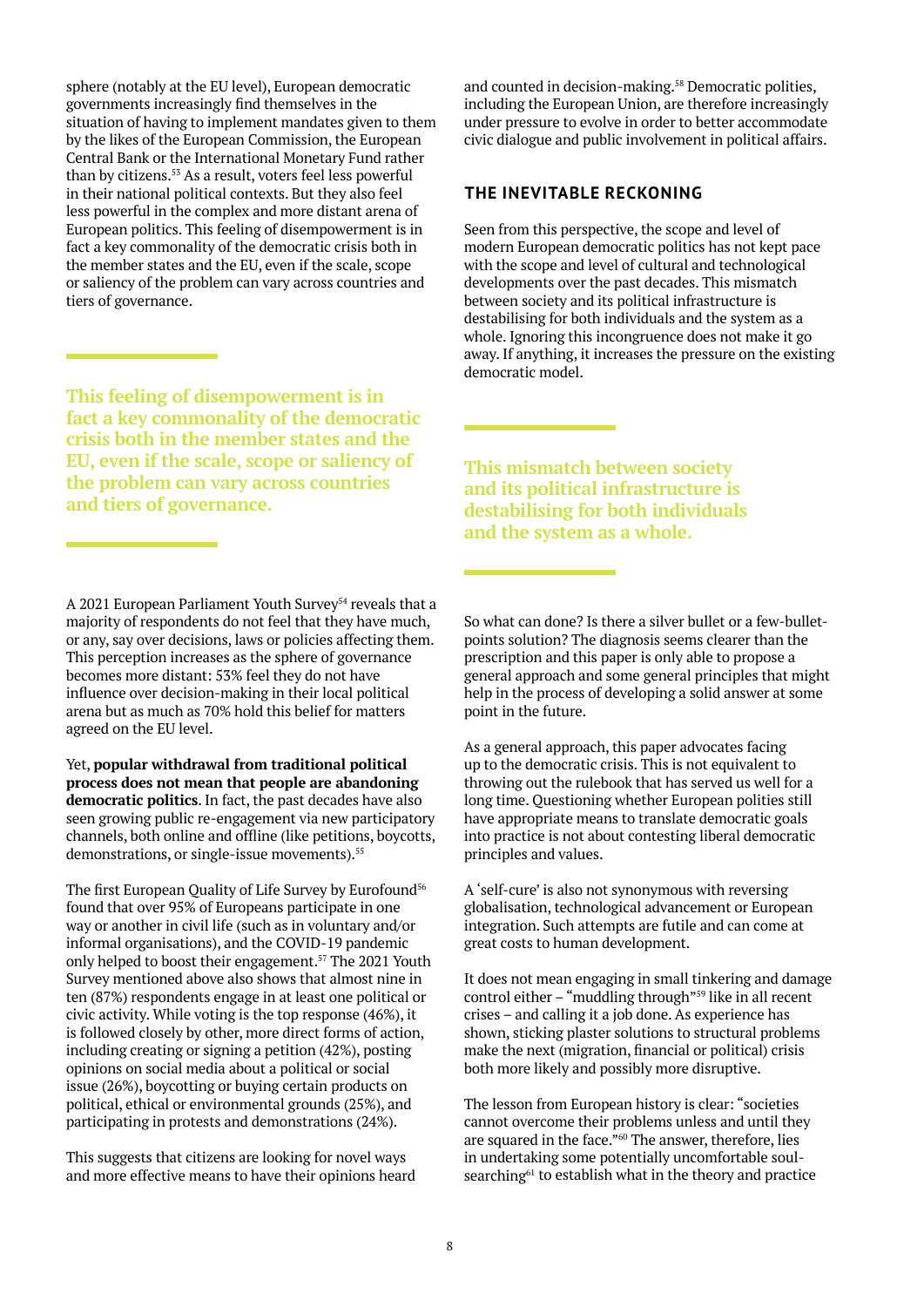of democratic government should be preserved, discarded or adapted, and where most efforts should be concentrated on.

Without the willingness to demonstrate capacity for reflection and renewal, liberal democratic polities risk becoming as unpredictable and vulnerable as their surroundings.

**The answer, therefore, lies in undertaking some potentially uncomfortable soulsearching to establish what in the theory and practice of democratic government should be preserved, discarded or adapted, and where most efforts should be concentrated on.**

Democracy has already faced major transitions in the past (such as when moving from an agricultural to an industrial-based society) and survived epic challenges (like economic depression, war or authoritarianism) – all because it managed to get over that huge speed bump called political and institutional reform. The key has never been consistency but rather adjustment: changing institutions, policies, approaches, roles, and ideas to respond to altered circumstances and the threat of competition. Once again, at present, a "new political science is needed for a world [that is] itself quite new."<sup>62</sup>

**Inventing the future** – by staking out a new democratic frontier – can, of course, be a daunting and laborious endeavour. It **requires creative energy to chart a new course and the political will to pursue that new direction. Neither is possible without perseverance**.

It is worth recalling that consolidated liberal democracy only came to Europe in the second half of the 20<sup>th</sup> century, after hundreds of years of grinding work. It was first necessary to discard the political, social, and economic legacies of the old regime – a process that lasted from 1789 to 1945. As Sheri Berman explains, "by 1918 monarchical dictatorships and empires were gone, but across most of Europe it proved impossible to reach a consensus on what should replace them."63 It took the tragedies of the interwar period and World War II for the liberal democratic order to triumph and for the understanding of what would make it work to emerge.

So perhaps "we are not yet ready – intellectually, philosophically, or morally – for the world we are creating".64 With a bit of luck, it will only take time and not another historic tragedy – like democratic collapse or war – to be able to conceive and implement a democratic model fit for the current, complex realities. For that,

however, democratic polities should get busy looking for ways to fuel constructive collective imaginations.

**With a bit of luck, it will only take time and not another historic tragedy – like democratic collapse or war – to be able to conceive and implement a democratic model fit for the current, complex realities.**

'Constructive' is a key word here because there is no guarantee that powerful technological tools in the hands of assertive citizens will be used for the greater good. As Commission President Ursula von der Leyen remarked in her [2021 State of the Union Address:](https://ec.europa.eu/info/strategy/strategic-planning/state-union-addresses/state-union-2021_en) "Disruptive technology has been a great equaliser in the way power can be used today by rogue states or nonstate groups. You no longer need armies and missiles to cause mass damage. You can paralyse industrial plants, city administrations and hospitals – all you need is your laptop. You can disrupt entire elections with a smartphone and an internet connection."

National governments and EU institutions should therefore not underestimate the vicious aspects of cultural and technological changes and look for ways and discourses that channel people's creative energies into imagining and designing a future that celebrates interdependence, inclusion, openness, opportunity, and hope. And they should also muster the political courage to experiment with ensuing ideas.

Reinvigorating democracy is likely to take different forms at different levels. Will it mean further institutional reforms to alter the 'balance of power' in the EU? Will it entail additional roles and powers for national, local or regional governments? Will it involve more reliance on direct forms of popular participation in elections and decision-making, including in the EU? Such efforts would not be new but some could still be part of the democratic recalibration process.

Or perhaps new actions will be taken, for example, to embed deliberative democracy in how political institutions function at national and EU level. Plenty of good practices and inspiration in this regard come from hundreds of citizens' assemblies, citizens' panels, citizens' juries and other participatory initiatives already successfully trailed at local, regional, national, and supranational level across the globe.<sup>65</sup>

Will the political establishment find the creativity and will to change its workings in such a fundamental way and permanently? Will it really have to do so? How will technology be harnessed in this quest for better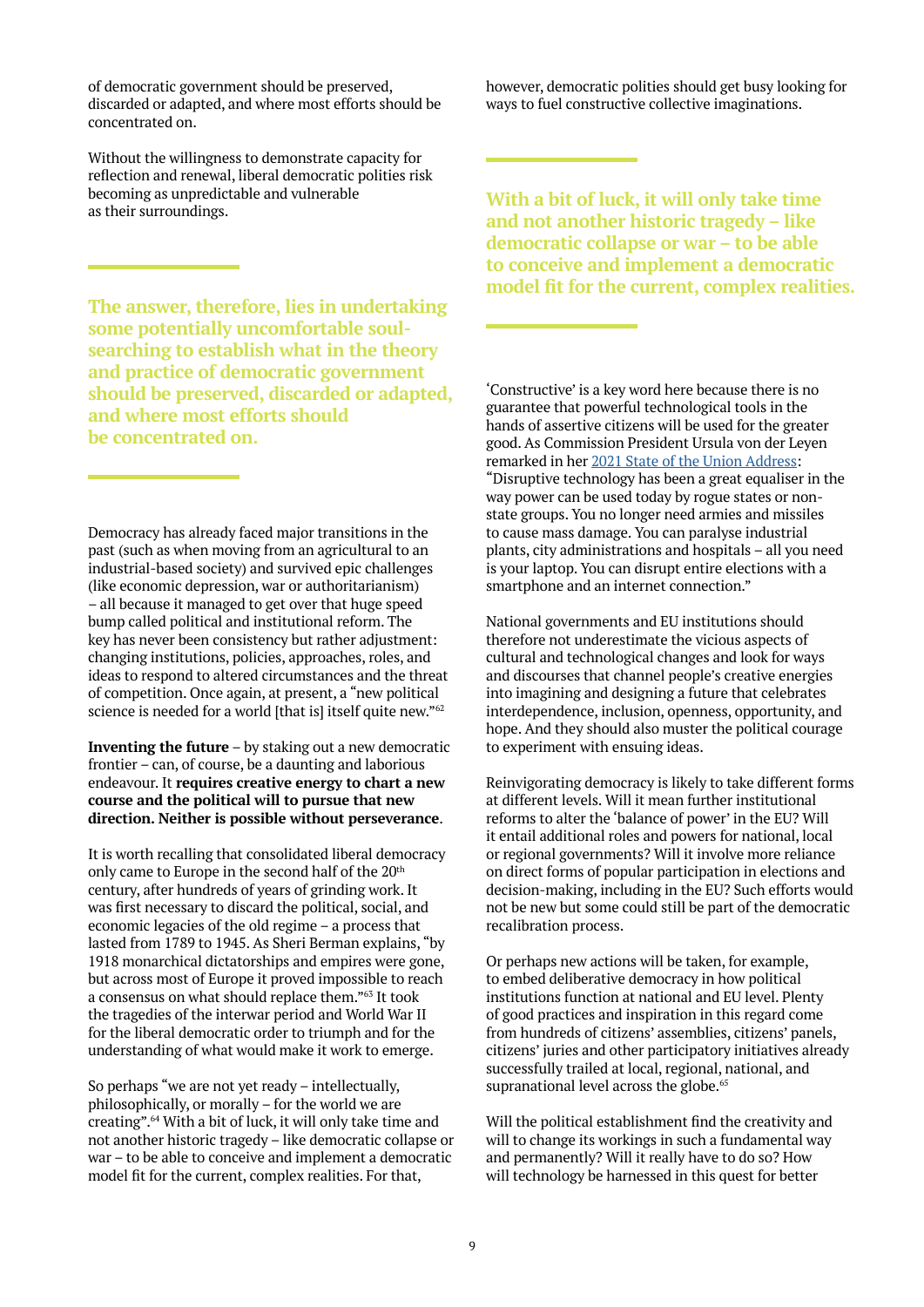democratic congruence? Will politico-institutional engineering suffice? If not, what else will do?

The precise shape of the next democratic model still escapes us. And whatever changes will be made, they will not be final at any rate. Since there is no end state to democracy, the search for a static, ultimate answer is futile. "There is no one best way for the system to work. There is only the best we can do right now".<sup>66</sup>

In this case, we must address the growing mismatch between the political infrastructure and society, which is becoming unsustainable. But the search for democratic

congruence is bound to continue thereafter. The point is rather to acknowledge and embrace the certainty of change.

Europe could show the way if the member states accept that democracy is forever a work in progress, and if they step outside their comfort zone to test new ways of governing modern societies. **If the West does not take the lead now, someone else will – and they might not share the EU's vision for a democratic future.**

## Democracy as a blended and collective enterprise

While it is not yet clear what a new, more congruent democratic political system at national or EU level will look like, two principles seem certain in the process of getting there. One demands sifting through the theory and practice of representative government as we know it while the other foresees building anew through horizontal cooperation.<sup>67</sup>

### **THE GREAT SIFTING**

First, the existing system has to be put through a sieve to be able to isolate what is important – sacred values, institutions and practices – and decide what works well, what has to be reformed, and whether anything has to be discarded.

Recent crises, from the economic and financial crises to the migration/refugee crisis and now the COVID-19 pandemic, have exposed key pain points in the system and brought to the fore some inevitable hard questions: What is the right balance between the market and the state? Is it possible to have a successful currency union without a banking union and transfer union? Can the free movement of people exist without a common European external border force? Is the emancipation of minorities still possible when majorities feel threatened? Should national democracy continue to be the point of reference for organising political life? How can the need for supranational coordination and cooperation be reconciled with national sovereignty? Is political mediation and party political representation still useful and feasible in the age of globalisation and new technologies? How can representative and participatory democracy be squared? Can the welfare state cope with an aging population? Is better government or more government needed? Where should the state do more and where is it overstretched? What is the role of technology in the public sector across Europe? How can the EU's strategic foresight and crisismanagement capacity be improved?

Starting to answer some of these questions is a necessary step to establish not only what *has* changed, but also what *hasn't* but *should*. And the responses could prove very disruptive for traditional representative institutions, concepts and practices which are slow or resistant to change. Perhaps the conclusion will be that nothing short of wholesale – almost revolutionary – reform is required at national and/or EU level. Or maybe it will lead to the decision to stay the course with only minor tweaks to the current system. The point of this reflection process is precisely to establish the red lines – the attitudes, values and concepts that are up for compromise and the ones that are sacred – and to identify and own up to the faults and limitations in the current democratic model.

**The new European democratic system will not only be a blended model, combining the old and the new; it will also have to be a collective enterprise.**

Yet, as much as this sorting out is needed, it will not suffice. To invent our democratic future and solve the democratic dilemmas of our times, governments, corporations, media organisations, innovators, IT specialists, virtual communities, scientists, and empowered individuals should be involved in the political debate. The new European democratic system will not only be a blended model, combining the old and the new; it will also have to be a collective enterprise.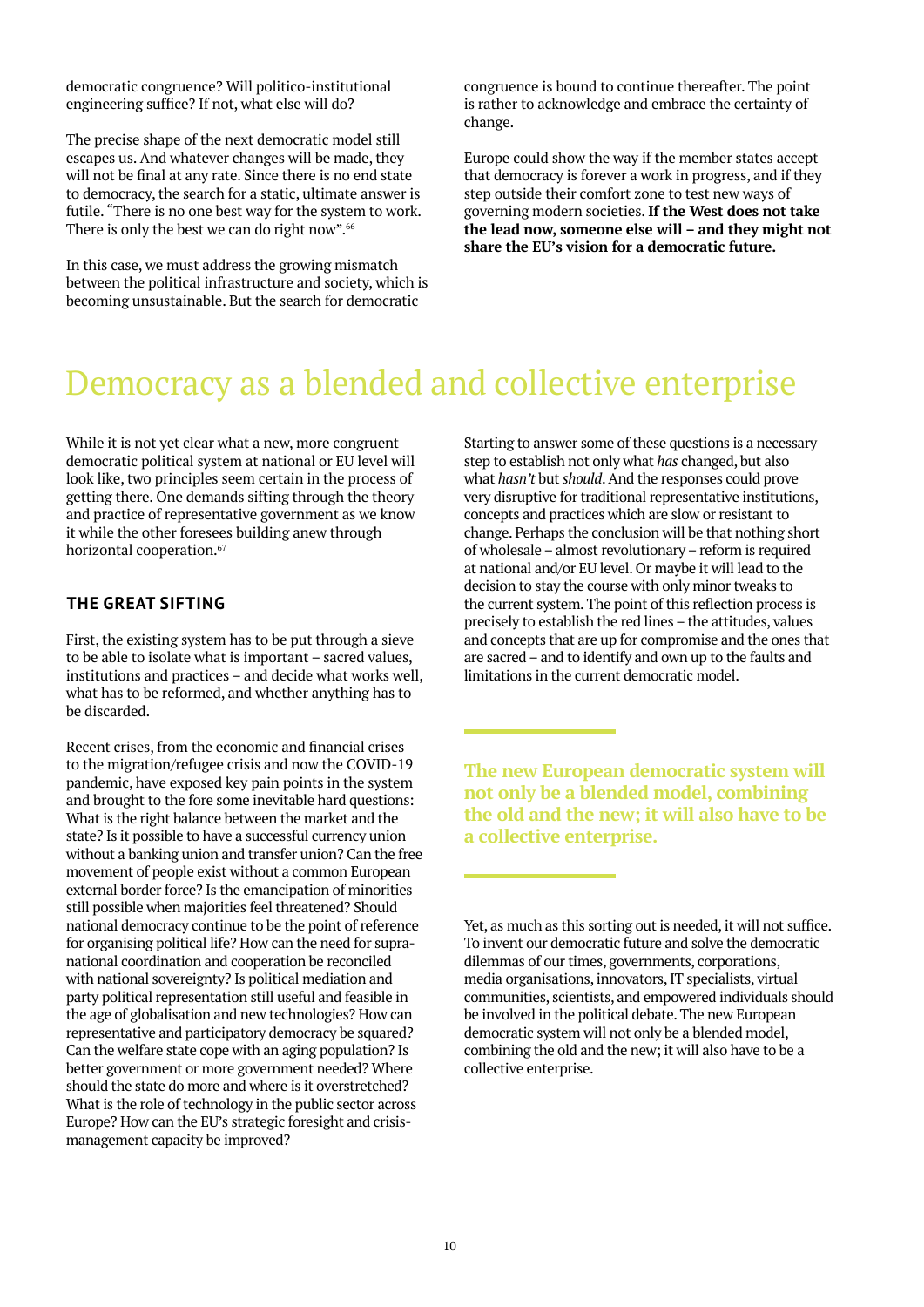### <span id="page-10-0"></span>**A HORIZONTAL VALUE CREATION MODEL**

This is why the second principle that is sure to guide democratic innovation and reform is horizontal cooperation. "With accelerating speed, we have moved from the industrial society via the knowledge society to the present stage of a disintegrating society" on our way to "a new global collaborative society".<sup>68</sup> One elected official, one institution or one country alone can no longer solve the problems of many. It can take a community to develop solutions to today's complex challenges. So, the technological political model of the future will have to revolve to a greater extent than until now around the power of assertive citizens and their continuing involvement in conversations about policies, processes, modernisation, and other decisions that affect their lives. The more diverse the network, the more likely for it to be resourceful and geared towards delivering beneficial new standards and practices for all. $69$ 

**The report found that deliberative processes can lead to better policy outcomes, enable policymakers to make hard choices, and enhance trust between citizens and governments.**

The thinking and efforts at the national and European level are slowly but surely following in the spirit of these principles. In 2020, the OECD published a report $\frac{70}{10}$  that identified, studied and compared close to 300 deliberative initiatives which engaged hundreds of thousands of citizens worlwide in decisions about real issues: for example, how to spend a city's budget, how to tackle online hate and harassment, how to improve the quality of air, whether to legalise same sex marriages, and so on. The report found that deliberative processes can lead to better policy outcomes, enable policymakers to make hard choices, and enhance trust between citizens and governments. Moreover, according to Claudia Chwalisz, one of the report's lead authors, they also create the conditions for ordinary citizens to grapple with complexity, find common ground with others – not just express an opinion – and act as citizens' representatives. In fact, **by treating citizens not just as participants but also as representatives of other citizens, deliberative processes could help to strengthen – rather than risking to undermine – existing representative democracy**. The work has already started.<sup>71</sup>

In a similar vein, the ongoing Conference on the Future of Europe (CoFoE) builds on these multiple past attempts to engage citizens in public decision-making $72$  and tries to go just that much further. The Conference marks a departure from previous similar exercises in that it substantially raises the scope and stakes of the conversation: everyone is a full participant in discussions about a broad range of key policy issues to take big decisions about the future. Such a flagship initiative with such a bold title suggests that European democracies are starting to take the need to innovate seriously and do something about it.

**By daring to try something new in a horizontal collaborative manner among all tiers of governance, this Conference is another stepping stone in the process of adapting and improving modern democratic practice to new realities.**

Regardless of whether or not this ambitious process will, in the end, generate structural reforms that renew the political shape of democracy in the member states and the EU to keep up with the times, its undeniable merit is in promoting experimentation. By daring to try something new in a horizontal collaborative manner among all tiers of governance, this Conference is another stepping stone in the process of adapting and improving modern democratic practice to new realities. Perhaps it will deliver at least some solutions/proposals for reforms that are inclusivelydeveloped and help the EU get in a better position to deal with current and future challenges. Or maybe it will contribute to the creation of a genuine culture of openness around EU institutions and national governments about democratic participatory processes. As such, maybe it will inspire and foster efforts to establish a more permanent mechanism of citizens' participation in European policymaking. A mechanism that perhaps will strengthen democracy by syntethising national and European democracy but also representative and participatory democracy, just like the Conference seeks to do. Irrespective of how much will be achieved this time, future initiatives seeking to reinvent the democratic polity and the way it functions should and will be able to build on the CoFoE's model and its lessons.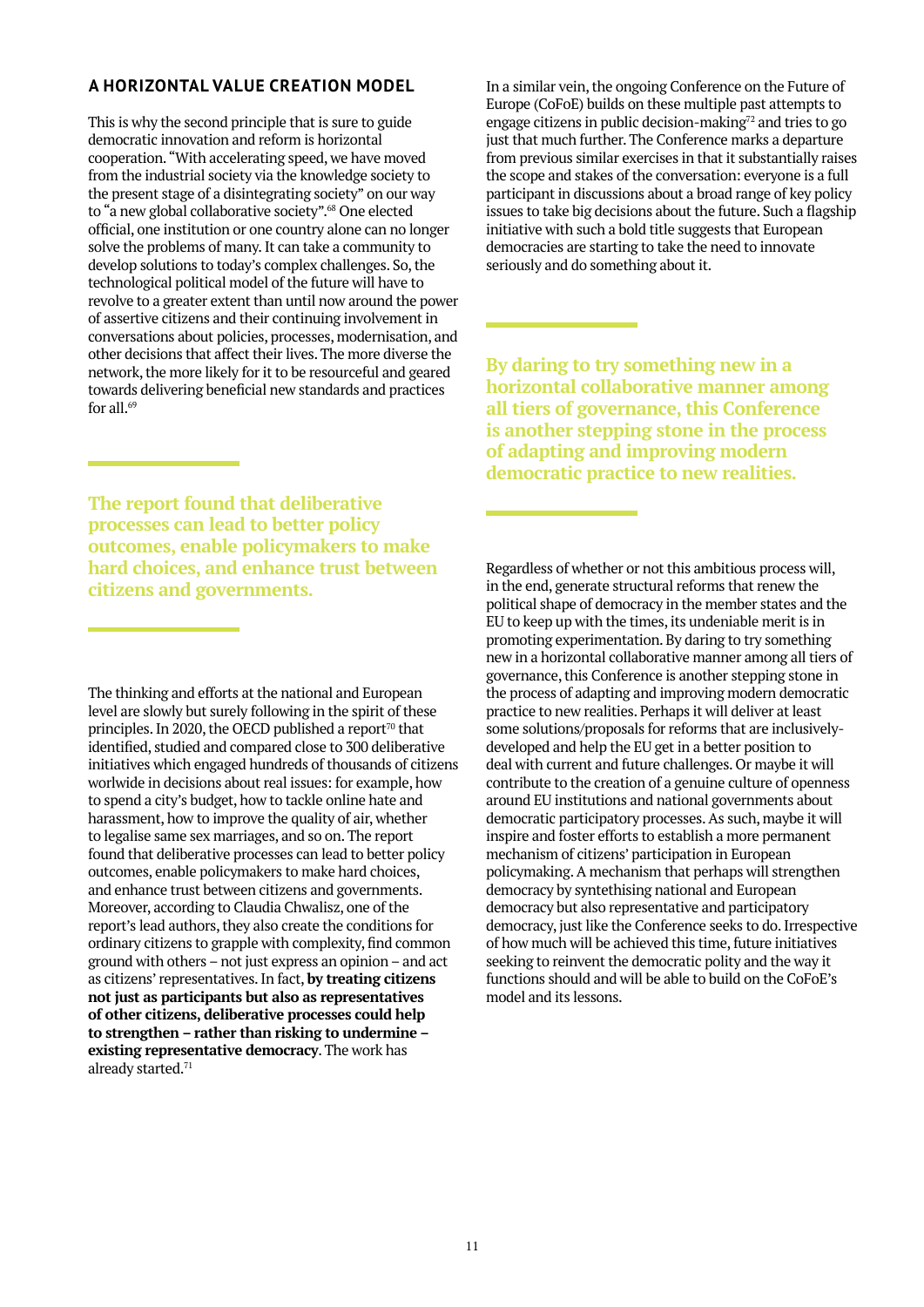### Conclusion

So, there is hope. The more European political elites and people recognise that democracy is high-maintenance and engage in experimentation and innovation to keep it effective, the more likely it is that they will succeed in making it work for this time and age. The peculiarity of today's democratic challenge in Europe and beyond is that external shocks and pressures to the system – like migration, terrorism, competition among world powers or climate change – have to be dealt with at the same time as the challenge posed to old institutions and processes by an increasingly assertive culture thriving on global (technological) trends. In other words, **the task in the EU and elsewhere is not only to defend democracy against powerful external threats, but also to prevent it from dying from within**.

**Confronting the "enemy within" will require a fundamental change in how we think about politics and how we practice democracy.**

Confronting the "enemy within"73 will require a fundamental change in how we think about politics and how we practice democracy: Europe's future technological political model will have to be about connected *individuals* coming together to question, adapt, improve, resolve, and shape their reality. And it will likely take time to get there: "the generation which commences a revolution rarely completes it."74 It is still possible that the ensuing European political order can go for better or for worse. But for now, it is important to hold on to the belief that, "when survival is at stake, humans usually rise to the occasion."75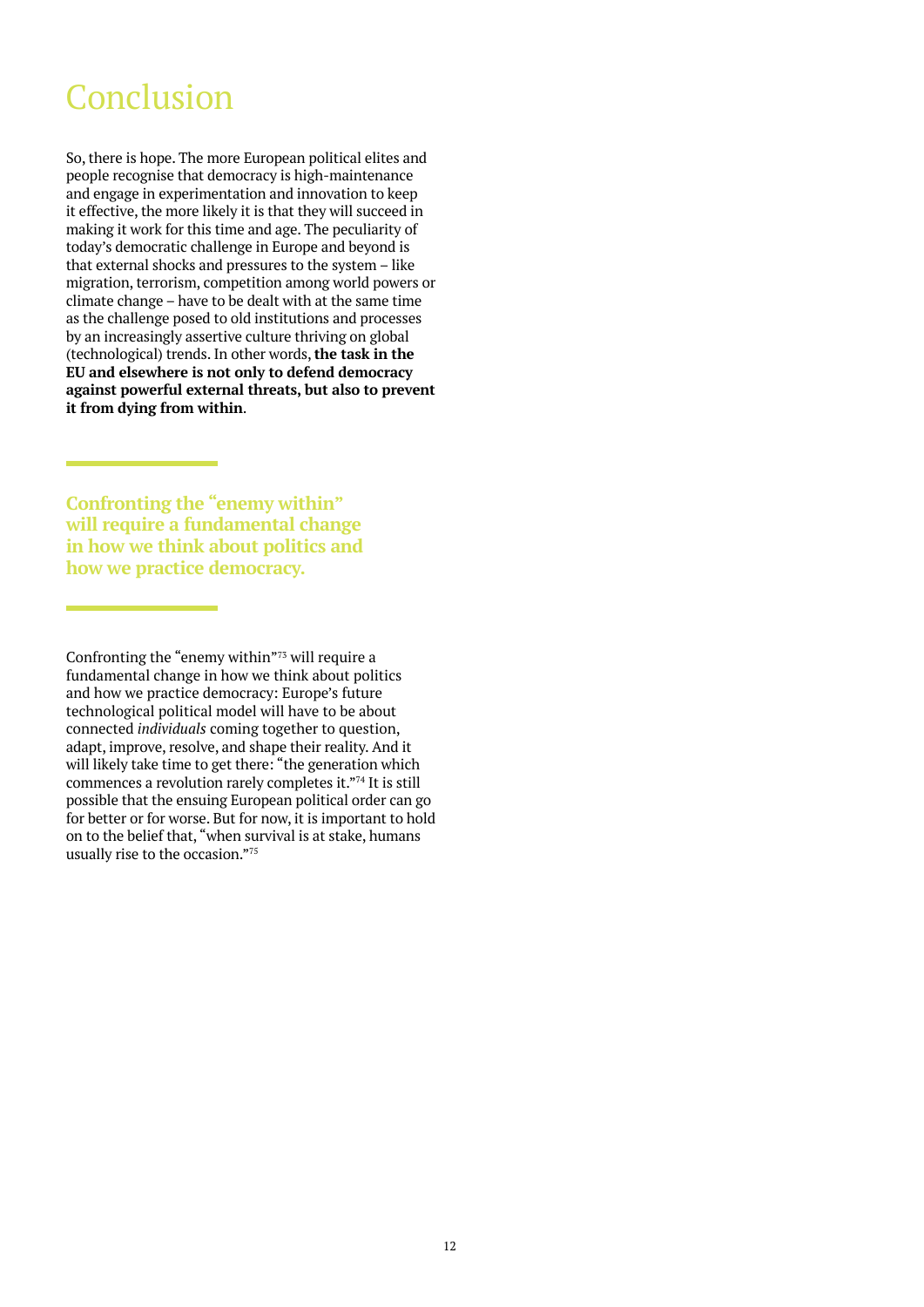- **[1](#page-3-0)** Friedman, Thomas L. (2006), *The world is flat: the globalized world in the twenty-first century*, London: Penguin Books, pp. 10-11, 204.
- **[2](#page-3-0)** Friedman (2006) acknowledges that companies of every size have also been empowered by this new era of globalisation, which he calls Globalisation 3.0. However, the empowerment of individuals to act globally is for him the most important feature of Globalisation 3.0.
- **<sup>3</sup>** Friedman (2006), *op. cit*., p. 10.
- **<sup>4</sup>** Friedman (2006), *op. cit.*, p. 204.
- **<sup>5</sup>** Inglehart, Ronald F. (2018), *Cultural evolution: people's motivations are changing, and reshaping the world*, Cambridge: Cambridge University Press.
- **<sup>6</sup>** Inglehart, Ronald F. (1971), "The silent revolution in Europe: intergenerational change in post-industrial societies", *American Political Science Review* 66, pp: 991-1017; Inglehart, Ronald F. (1997), *Modernization and post-modernization: cultural, economic and political change in 43 societies*, Princeton: Princeton University Press; Inglehart, Ronald F. (1977), *The silent revolution: changing values and political styles among Western publics*, Princeton: Princeton University Press; Inglehart, Ronald F. (1990), *Cultural shift in advanced industrial society,* Princeton: Princeton University Press. See also Inglehart, Ronald F. and Welzel, Christian (2005), *Modernization, cultural change and democracy*, New York: Cambridge University Press.
- **<sup>7</sup>** Abramson, Paul R. (2013), "Value change over a third of a century: the evidence for generational replacement" in Welzel, Christian and Dalton, Russell J. (2013) (eds.), *The civic culture transformed: From allegiant to assertive citizenship*, New York: Cambridge University Press, Chapter 3, pp. 19-35.
- **<sup>8</sup>** Nevitte, Neil (2013), "The decline of defense revisited: evidence after twenty-five years" in Welzel and Dalton (2013), *op. cit*., pp. 35-58.
- **<sup>9</sup>** It could be argued that the surge in ICT use and development was driven just as much by commercial reasons.
- **<sup>10</sup>** Especially in some of the poorest countries, like Eritrea, Somalia, Guinea-Bissau, the Central African Republic, Niger, and Madagascar, fewer than 5% of people are online. Also, in authoritarian countries, like North Korea, access to global internet is granted only to a very small elite. See Roser, Max, Richie, Hannah and Ortiz-Ospina, Esteban, (2015), ["Internet"](https://ourworldindata.org/internet#the-internet-s-history-has-just-begun), *OurWorldInData.org*.
- **<sup>11</sup>** [Worldbank.org](http://Worldbank.org), [ourworldindata.org](http://ourworldindata.org).
- **[12](#page-3-0)** Inglehart, Ronald F. (1970), "Cognitive mobilisation and European identity", *Comparative Politics* 3, pp. 45-70, especially p. 47 and Dalton, Russell J. (1984), "Cognitive mobilisation and partisan dealignment in advanced industrial democracies", *The Journal of Politics* 46: 1, pp. 264-284, especially p. 265.
- **<sup>13</sup>** Abramson (2013), *op. cit*., p. 33. See also Carena, Neil, Gholshalb, Andrew Raj and Ribasa, Vanesa (2011), "A social movement generation cohort and period trends in protest attendance and petition signing", *American Sociological Review*, 76, pp. 125-151; Dalton, Russell (2014), *Citizens politics: public opinion and political parties in advanced industrial democracies*, Washington DC: CQ Press; but also Knutsen, Oddbjorn (2013), "Party choice" in Silke, Keil I. and Gabriel, Oscar W. (2013) (eds.), *Society and democracy in Europe*, New York: Routledge, pp. 244-269.
- **<sup>14</sup>** Dalton, Russell, Flanagan, Scott and Beck, Paul Allen (1984), *Electoral change in advanced industrial societies*, Princeton: Princeton University Press. See also Inglehart (1997), *op. cit*., Lipset, Seymour Martin (1981), *Political man: the social bases of politics*, Baltimour: John Hopkins University.
- **<sup>15</sup>** Rohrschneider, Robert, Miles, Matthew and Peffley, Mark (2013), "The structure and sources of global environmental attitudes", Chapter 8, pp. 193-213 in Welzel and Dalton (2013), *op. cit*. but also Inglehart (2018), *op. cit*.
- **<sup>16</sup>** Klingemann, Hans-Dieter (2013), "Dissatisfied democrats: democratic maturation in old and new democracies", Chapter 6, pp. 116-158 in Welzel and Dalton (2013), *op. cit*.
- **<sup>17</sup>** Mudde, Cas (2004: 556), "The populist Zeitgeist", *Government and Opposition*, Volume 39, Issue 4, pp. 541-563.
- **<sup>18</sup>** See Jakobsen, Georg and Listhaug, Ola (2013), "Social change and the politics of protest", Chapter 9, pp. 213-240 in Welzel and Dalton (2013), *op. cit*.
- **<sup>19</sup>** Krastev, Ivan (2013), "[The transparency illusion"](https://www.eurozine.com/the-transparency-delusion/), *eurozine.com*.
- **<sup>20</sup>** Welzel and Dalton (2013), *op. cit*., p. 287.
- **<sup>21</sup>** Innerarity, Daniel (2019), *Politics in the times of indignation: The crisis of representative democracy*, London: Bloomsbury Academic, p. 131 and Welzel and Dalton (2013), *op. cit*.
- **2[2](#page-3-0)** Crozier, Michel, Huntington, Samuel and Watanuki, Joji (1975) (eds.), *The crisis of democracy*, New York: New York University Press; O'Donnell, Guillermo, Schmitter, Philippe and Whitehead, Lawrence (1986) (eds.), *Transitions from authoritarian rule*, Baltimore: John Hopkins University Press; Nye, Joseph, Zelikow, Philip and King, D. (1997) (eds.), *Why people don't trust government*, Cambridge: Cambridge University Press; Cain, Bruce, Dalton, Russell and Scarrow, Susan (2004) (eds.), *Democracy transformed? Expanding citizen access in advanced industrial democracies*, Oxford: Oxford University Press; and Smith, Graham (2009), *Democratic innovations: designing institutions for citizen participation*, Cambridge: Cambridge University Press.
- **<sup>23</sup>** Eckstein, Harry (1966), *Division and cohesion: a study of democracy in Norway*, Princeton: Princeton University Press and Eckstein, Harry (1998), "Congruence theory explained" in Harry, Eckstein, Fleron, Frederic J, Hoffman, Erik P. and Reisinger, William (eds.), *Can democracy take root in post-Soviet Russia: explorations in state-society relations*, Lanham, MD: Rowman and Littlefield.
- **<sup>24</sup>** Klingemann (2013), *op. cit*., especially pp. 138-140.
- **<sup>25</sup>** Connaughton, Aidan, Nicholas, Kent and Schumacher, Shannon (2020), "How people around the world see democracy in 8 charts", *Pew Research Centre Report*.
- **<sup>26</sup>** See also, Raines, Thomas, Goodwin, Matthew and Cutts, David (2017), *The Future of Europe: Comparing Public and Elite Attitudes*, London: Chatham House.
- <sup>27</sup> Wike, Richard and Schumacher, Shannon (2020), "Democratic rights [popular globally but commitment to them not always strong](https://www.pewresearch.org/global/2020/02/27/democratic-rights-popular-globally-but-commitment-to-them-not-always-strong/)", *Pew Research Centre Report*.
- **<sup>28</sup>** Dalton, Russell J. and Wattenberg, Martin P. (2000), "Party change and the democratic process" in Dalton, Russell J. and Wattenberg, Martin P. (eds.), *Parties without partisans. Political change in advanced industrial democracies*, Oxford: Oxford University Press.
- **<sup>29</sup>** Mair, Peter (2006), "Polity skepticism, party failings and the challenge to European democracy", *Uhlenbeck Lecture* 24, Wassenaar: Netherlands Institute for Advanced Study in the Humanities and Social Sciences, p. 6.
- **<sup>30</sup>** *Standard Eurobarometer* 94, winter 2020-2021, "[Public opinion in the](https://europa.eu/eurobarometer/surveys/detail/2355)  [European Union"](https://europa.eu/eurobarometer/surveys/detail/2355), pp. 8-11.
- **<sup>31</sup>** Norris, Pippa (1999) (ed.), *Critical Citizens: Global support for democratic government*, Oxford University Press
- **3[2](#page-3-0)** Norris, Pippa and Gromping, Max (2017), "Populist threats to electoral integrity: the year in elections, 2016-2017", p. 24, calculated from Döring, Holger and Manow, Philip (2016), *Parliaments and governments*  database (ParlGov), "[Elections"](www.parlgov.org/) dataset.
- **<sup>33</sup>** Like the Danish People's Party, Fidesz in Hungary, the National Rally in France, and the Polish Law and Justice (PiS)
- **<sup>34</sup>** Like Fidesz, PiS, and the Croatian Democratic Union.
- **<sup>35</sup>** Such as in Austria (The Austrian People's Party in coalition with the Freedom Party of Austria from 2000-2005 and 2017-2019), Bulgaria (National Union Attack in Bulgaria), Greece (Popular Orthodox Rally in Greece), and Italy (Five Star Movement in coalition with Lega Nord from 2018-2019).
- **<sup>36</sup>** For example, the People's Party in Denmark (2001-2011 and 2016- 2019) and the Party for Freedom in the Netherlands (2010-2012). See Mudde, Cas (2019), *The far right today*, Polity Press, pp. 20-22.
- **<sup>37</sup>** Inglehart (1990), *op. cit*.; Inglehart (1997), *op. cit*.
- **<sup>38</sup>** See Inglehart and Norris (2016), *op. cit*. and Norris, Pippa (2005), *Radical right: voters and parties in the electoral market*, New York: Cambridge University Press.
- **<sup>39</sup>** Hobolt, Sara (2016), "The Brexit vote: a divided nation, a divided continent", *Journal of European Public Policy*, Volume 23, Number 9, pp. 1259-1277.
- **<sup>40</sup>** Kaufmann, Eric (2019), "White shift: populism, immigration, and the future of white majorities", Harry N. Abrams Publisher quoted in Klein, Ezra (2020), *Why we're polarized*, London: Profile Books.
- **<sup>41</sup>** Inglehart (2018), *op. cit*.
- **4[2](#page-3-0)** See, for example, Mudde, Cas (2013), "[The myth of Weimar Europe"](https://www.opendemocracy.net/can-europe-make-it/cas-mudde/myth-of-weimar-europe), *Open Democracy*.
- **<sup>43</sup>** Inglehart and Norris (2016), *op. cit*.
- **<sup>44</sup>** Mudde, Cas and Kaltwasser Rovira, Cristóbal (2017), *Populism: a very short introduction*, Oxford: Oxford University Press, p. 99.
- **<sup>45</sup>** Van Rompuy, Herman (2016), ["20 years of the European Policy Centre](https://www.epc.eu/en/Publications/20-years-of-the-European-Polic~25a0d0)", Speech.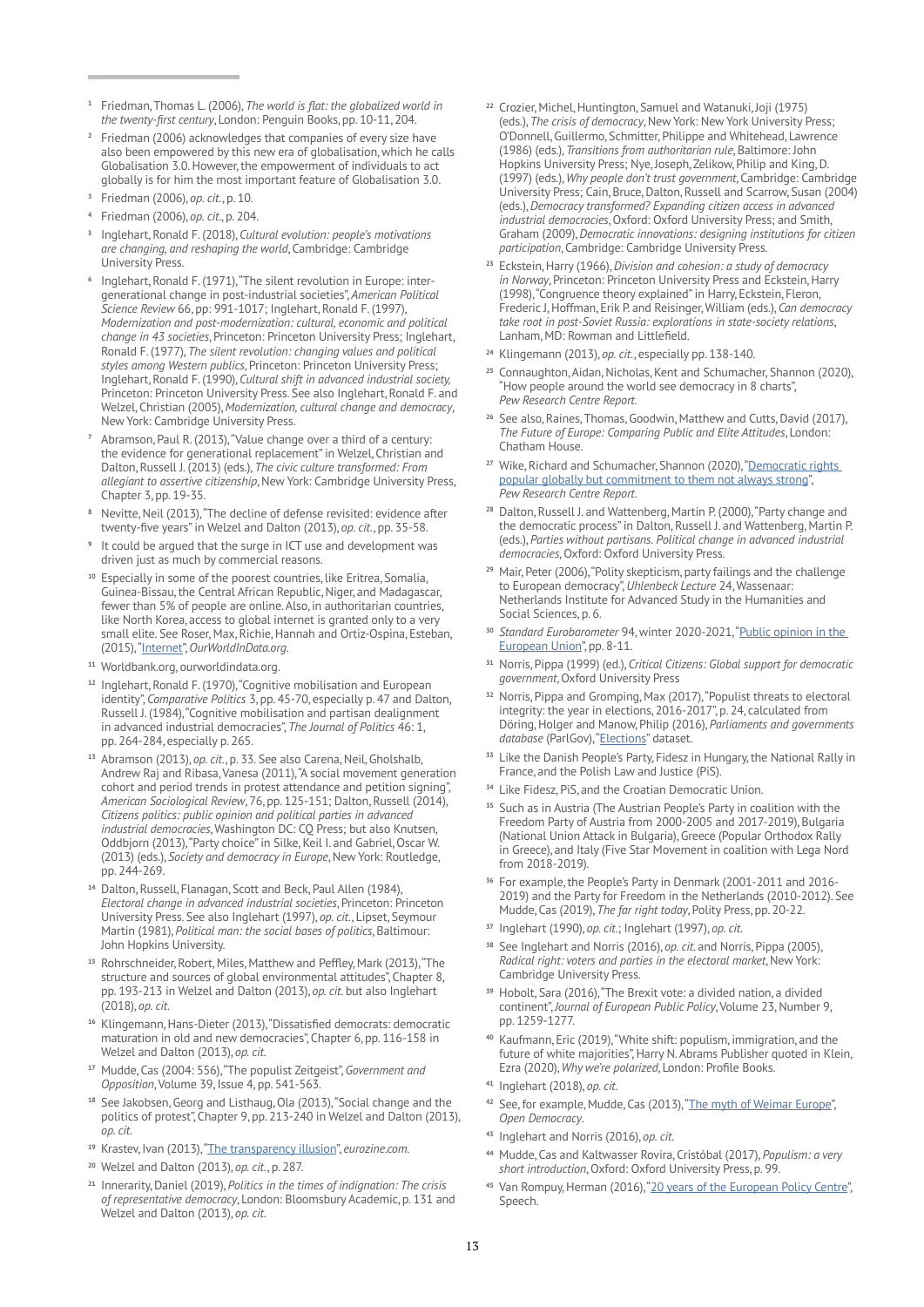- **<sup>46</sup>** [Interview](https://www.vox.com/2016/5/31/11722994/european-far-right-cas-mudde) with Cas Mudde on *Vox.com*.
- **<sup>47</sup>** Levitsky, Steven and Ziblatt, Daniel (2018), *How democracies die: what history reveals about the future*, Penguin Books.
- **<sup>48</sup>** Krastev, Ivan (2016), ["America hasn't gone crazy. It's just more like](https://www.nytimes.com/2016/04/15/opinion/america-hasnt-gone-crazy-its-just-more-like-europe.html
)  [Europe](https://www.nytimes.com/2016/04/15/opinion/america-hasnt-gone-crazy-its-just-more-like-europe.html
)", *The New York Times*.
- **<sup>49</sup>** Mudde, Cas (2017), ["The EU has tolerated Viktor Orban for too long. It](https://www.theguardian.com/commentisfree/2017/apr/03/eu-tolerated-viktor-orban-hungarian-central-european-university)  [has to take a stand now](https://www.theguardian.com/commentisfree/2017/apr/03/eu-tolerated-viktor-orban-hungarian-central-european-university)", *The Guardian*.
- **<sup>50</sup>** Democracy Report 2021, ["Autocratization turns viral"](https://www.v-dem.net/files/25/DR%202021.pdf), V-Dem Institute, p. 13.
- **<sup>51</sup>** "[Democracy Index 2020: in sickness and in health?](https://www.eiu.com/n/campaigns/democracy-index-2020/)", *Report by the Economist Intelligence Unit*, pp. 7-8.
- **5[2](#page-3-0)** Mair, Peter (2013), *Ruling the void. The hollowing of Western democracy*, London: Verso. Like the pattern evidenced by climate change, turnout sometimes bucks the overall trend. However, data suggest that the overall direction and reach of the change is unmistakable.
- **<sup>53</sup>** See Mair, Peter (2010), "The political crisis", *EUI Review*, pp.: 20-21 and Mair (2013), *op. cit*.
- **<sup>54</sup>** Flash Eurobarometer (2021), ["Europan Parliament Youth Survey"](https://european-youth-event.europarl.europa.eu/wp-content/uploads/2021/09/Fl_EP-Youth-survey_key_findings.pdf).
- **<sup>55</sup>** See e.g. Peters, Yvette (2016), "Hollower democracy? Studying the consequences of a changing demos", in Muller-Rommel, Ferdinand and Bértoa Casal, Fernando (eds.), *Party Politics and Democracy in Europe: Essays in honour of Peter Mair*, London and New York: Routledge, pp. 197-213.
- **<sup>56</sup>** European foundation for the Improvement of Living and Working Conditions, first European Quality of Life Survey: *[Participation in civil](https://www.eurofound.europa.eu/sites/default/files/ef_publication/field_ef_document/ef0676en.pdf)  [society](https://www.eurofound.europa.eu/sites/default/files/ef_publication/field_ef_document/ef0676en.pdf)*, 2006.
- **<sup>57</sup>** Alemanno, Alberto, Mackay, Jamie, Milanese, Niccolo and Nicolaidis, Kalypso (2021), "What's in an experiment? Opportunities and risks for the Conference on the Future of Europe", *Policy Brief*, EUI: School of Transnational Governance Policy Papers, p. 3.
- **<sup>58</sup>** Stratulat, Corina and Butcher, Paul (2019), ["Citizens expect: lessons](https://www.epc.eu/en/Publications/Citizens-expect-Lessons-from-the-European-Citizens-Consultations~26c3d4)  [from the European Citizens' Consultations](https://www.epc.eu/en/Publications/Citizens-expect-Lessons-from-the-European-Citizens-Consultations~26c3d4)", *EPC Discussion Paper*, Brussels: European Policy Centre, especially p. 4.
- **<sup>59</sup>** Emmanouilidis, Janis A. (2012), ["Europe's ambitious muddling through](https://www.emmanouilidis.eu/publications/2012/2012_7_24_Project_Syndicate.php)", *Project Syndicate*.
- **<sup>60</sup>** Berman, Sheri (2019), *Democracy and dictatorship in Europe: from the ancient regime to the present day*, Oxford: Oxford University Press, p. 408.
- **<sup>61</sup>** Stratulat, Corina (2016), ["The enemy within: are modern European](https://www.epc.eu/en/Publications/The-enemy-within-are-modern-E~25a2c4)  [democracies afraid of introspection?](https://www.epc.eu/en/Publications/The-enemy-within-are-modern-E~25a2c4)", *EPC Policy Brief,* Brussels: European Policy Centre.
- **<sup>62</sup>** De Tocqueville, Alexis (1835), *Democracy in America*, London: Saunders and Otley.
- **<sup>63</sup>** Berman (2019), *op. cit*., p. 407.
- **<sup>64</sup>** Susskind, Jamie (2018), *The future of politics: living together in a world transformed by tech*, Oxford: Oxford University Press, Introduction.
- **<sup>65</sup>** OECD (2020), *[Innovative citizen participation and new democratic](https://doi.org/10.1787/339306da-en.)  [institutions: catching the deliberative wave](https://doi.org/10.1787/339306da-en.)*, Paris: OECD Publishing.
- **<sup>66</sup>** Klein, Ezra (2020), *op. cit*., p. 267.
- **<sup>67</sup>** As inspired by Friedman (2006), *op. cit*, especially Chapter 4.
- **<sup>68</sup>** Friedman (2006), *op. cit*., p. 238.
- **<sup>69</sup>** See also Friedman (2006), *op. cit*., pp. 504-506 and 238-239.
- **<sup>70</sup>** OECD (2020), *op. cit*.
- **<sup>71</sup>** As this paper goes to print, in October 2021 alone, the European [Commission launched a Competence Centre on Participatory](https://knowledge4policy.ec.europa.eu/participatory-democracy/about-competence-centre-participatory-deliberative-democracy_en)  [and Deliberative Democracy,](https://knowledge4policy.ec.europa.eu/participatory-democracy/about-competence-centre-participatory-deliberative-democracy_en) the Paris City Council established a permanent citizens' assembly that will be able to draft bills for voting by the Council, suggest citizens' juries, request evaluation reports, and decide on the topics of the city's participatory budget, and a national citizens' assembly could also be in the making in Germany to advise the new government. All these initiatives suggest that citizens' participation in political affairs is slowly but surely becoming more mainstream.
- **[72](#page-3-0)** Stratulat, Corina and Greubel, Johannes (2020), "[Preparing for the](https://www.epc.eu/content/PDF/2020/Conference_on_FoE-web2.pdf)  [Conference on the Future of Europe: the 'known knowns' of citizens'](https://www.epc.eu/content/PDF/2020/Conference_on_FoE-web2.pdf)  [participation"](https://www.epc.eu/content/PDF/2020/Conference_on_FoE-web2.pdf), *EPC Discussion Paper*, Brussels: European Policy Centre and Stratulat, Corina and Butcher, Paul (2018), ["The European Citizens'](https://www.epc.eu/en/Publications/The-European-Citizens-Consult~267d84)  [Consultation: evaluation report"](https://www.epc.eu/en/Publications/The-European-Citizens-Consult~267d84), EPC Book, Brussels: European Policy Centre.
- **<sup>73</sup>** Stratulat (2016), *op. cit*.
- **<sup>74</sup>** Thomas Jefferson to John Adams, 4 September 1823, Library of Congress quoted in Susskind (2018), *op. cit*., p. 366.
- **<sup>75</sup>** Inglehart (2018), *op. cit*., p. 216.